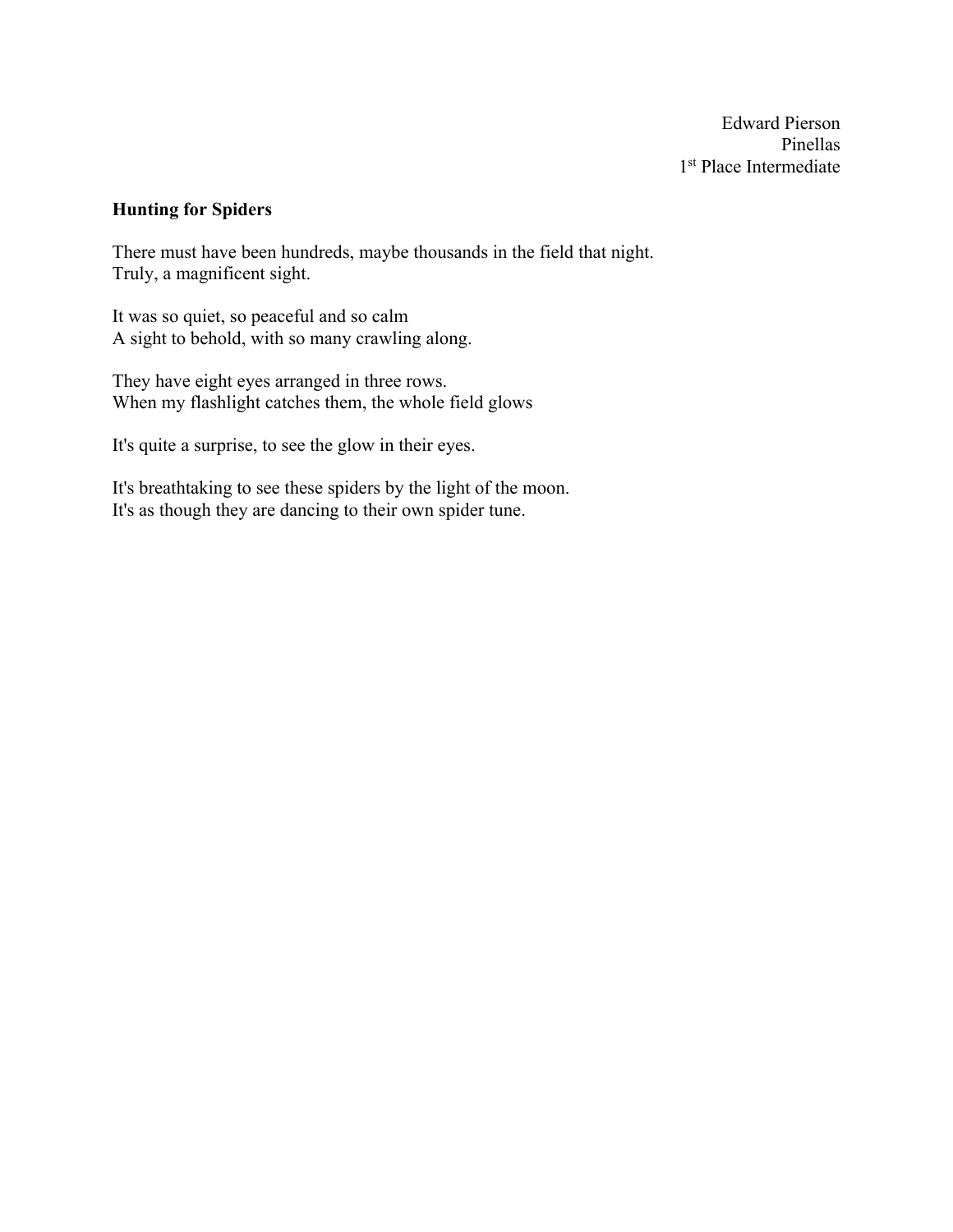Abigail Grace Young Volusia 2nd Place Intermediate

## **Sunrise In The Sunny State**

The flowers wake and say hello As the moon settles into its long morning nap

Dew drops fall off leaves To give plants a shower

Birds chirp their morning song As squirrels wake and yawn

Trees shake and come to life In the morning breeze that wasn't there at night

Rivers start to rush Grass comes alive

There are many wonders During the sunrise in the sunny state.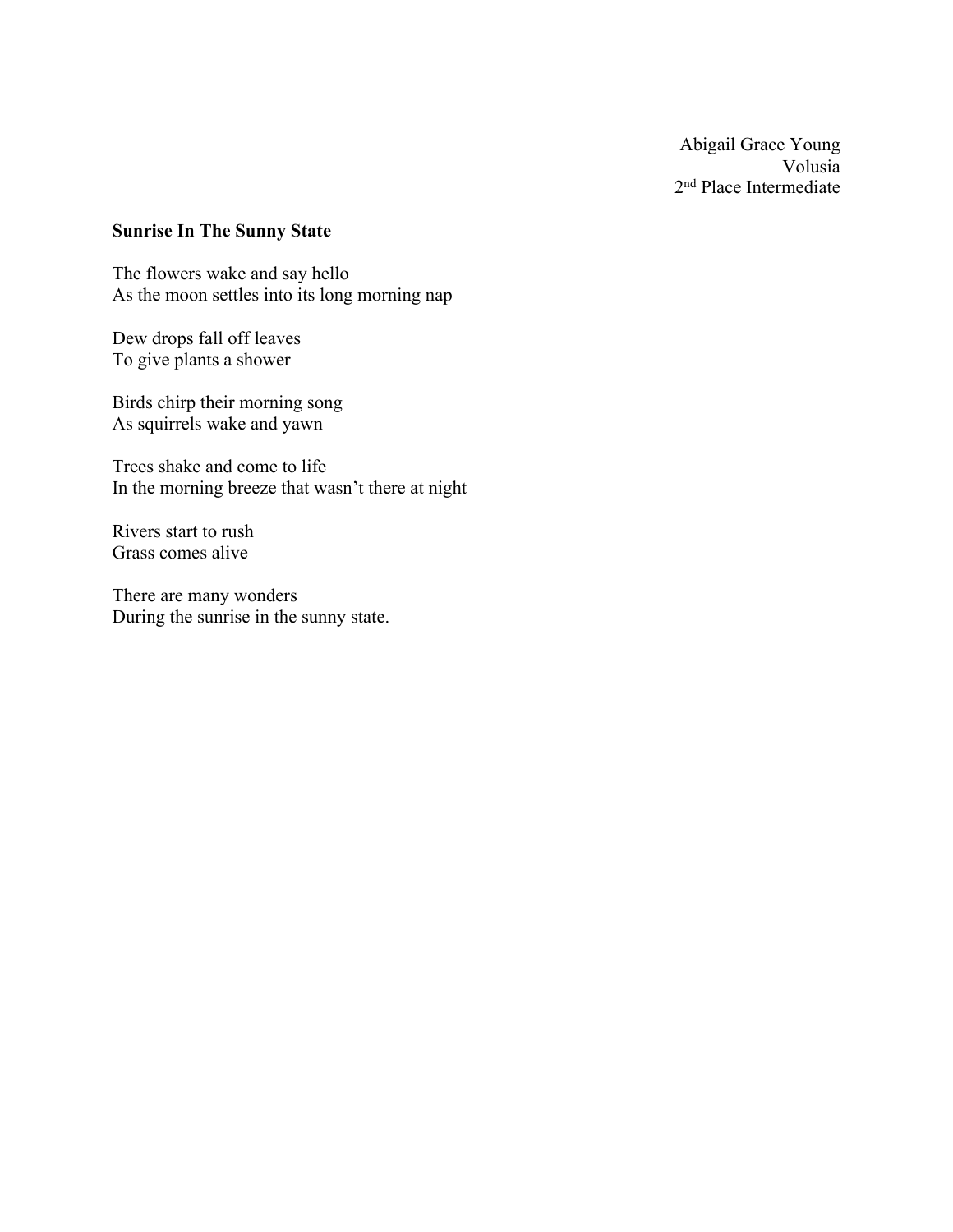Jocelyn Wood Pinellas 3rd Place Intermediate

## **Desert & Forest**

Desert. Dry, Lonely, Burns, Storms, Waters, Seed, Sprout, Growth, Trees Lives, Grows, Thrives, Strong, Beautiful, Forest